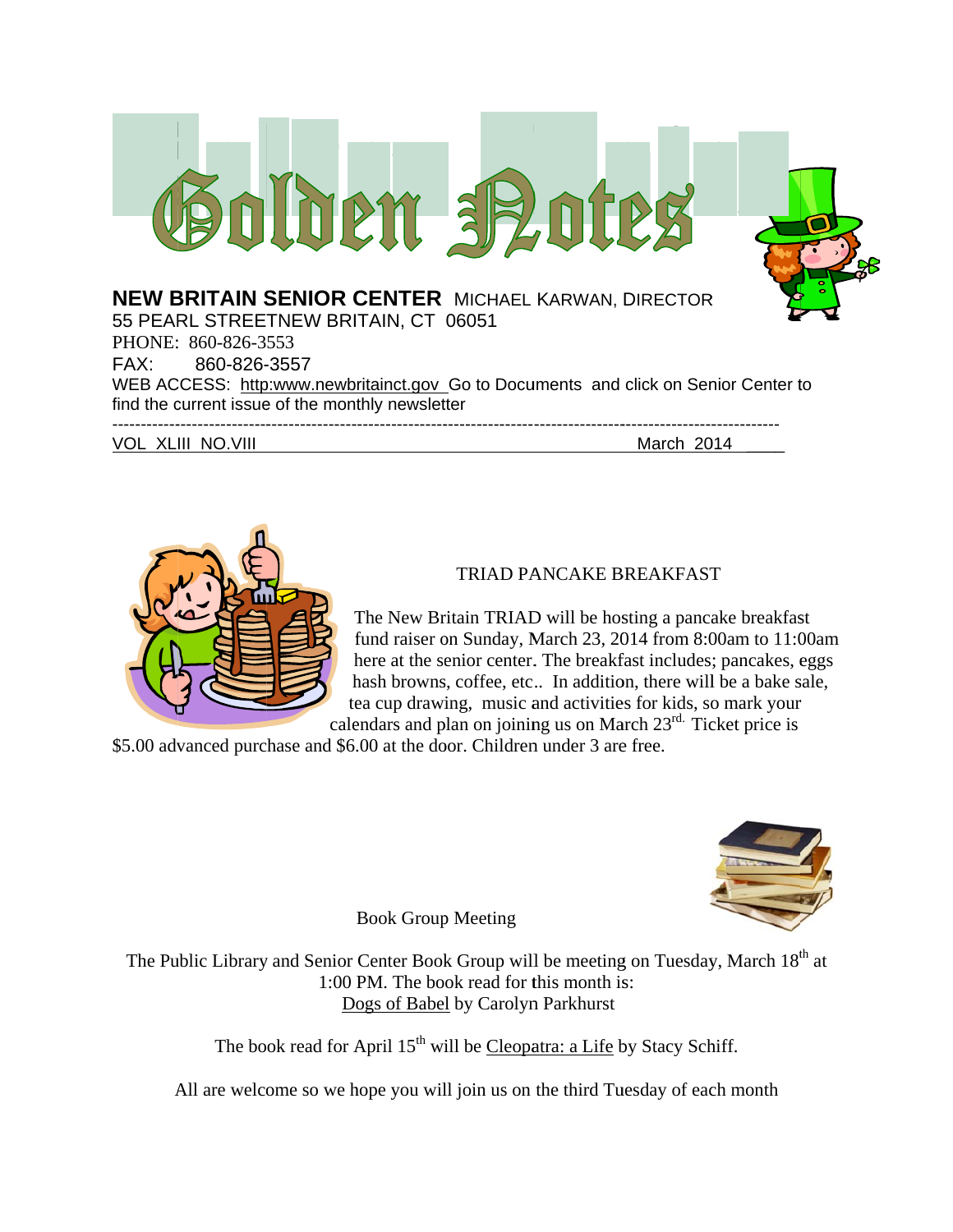# .**PROPERTY TAX RELIEF**

The Senior Center is taking applications for the HOMEOWNERS, Additional Veterans and FREEZE Property Tax Relief Programs. Persons 65 and older in year 2013 or who receive Social Security Disability Benefits are eligible for a



discount on their property taxes. Individuals earning less than \$34,100 and married couples earning less than \$41,600 during 2013 may be eligible for the discount. Homeowner income levels include 2012 social security benefits. Those persons who have received benefits under the old FREEZE program are eligible to maintain their property tax relief if their income, excluding social security, was less than \$6,000. Those persons who have been enrolled in either program during the past years will receive a letter from the City Tax Assessor if they must reapply during 2014. If a married couple wishes to apply for the benefit, it is only necessary for one of the spouses to have been over 65 years of age in 2013 to be eligible for the program. Call the Senior Center (860) 826-3553) if you wish to make an appointment or if you have any questions.

# **AARP Income Tax Assistance**

AARP Tax Assistance, a free program, provides income tax preparation assistance for low and middle income taxpayers of all ages, with special attention to those 60 and older. Appointments will be scheduled on Tuesdays and Fridays starting on February 4, 2014. Here's what you need to do:

- If married, both spouses should be present during the income tax session. Both signatures are required.
- Taxes are completed in one session, so you must bring with you all documents necessary to complete your returns.
- Complete copy of last years 2012 tax return.
- Social Security or individual Taxpayer ID number for household members and personal identification.
- A personal check showing bank account and routing numbers if direct/withdrawl is requested.
- All documents that relate to deductible expenses.
- All 2013 income tax forms that you have received including:
- SSA 1099, Social Security Benefit Statement
- 1099 forms ( 1099-int, 1099 DIV, 1099-R, 1099-B, 1099 MISC).
- W-2 Wage and Tax Statement forms.
- W-2 Certain Gambling Winner Forms.
- Documents showing original cost and assets sold during 2013.

Persons who do not itemize may want to bring their Property Tax Bill for credit on CT income tax. If you have a mortgage you may receive a form 1098 Mortgage and Interest Statement which reports property taxes.

To schedule an appoitmnet call the New Britain Senior Center at (860) 826-3553.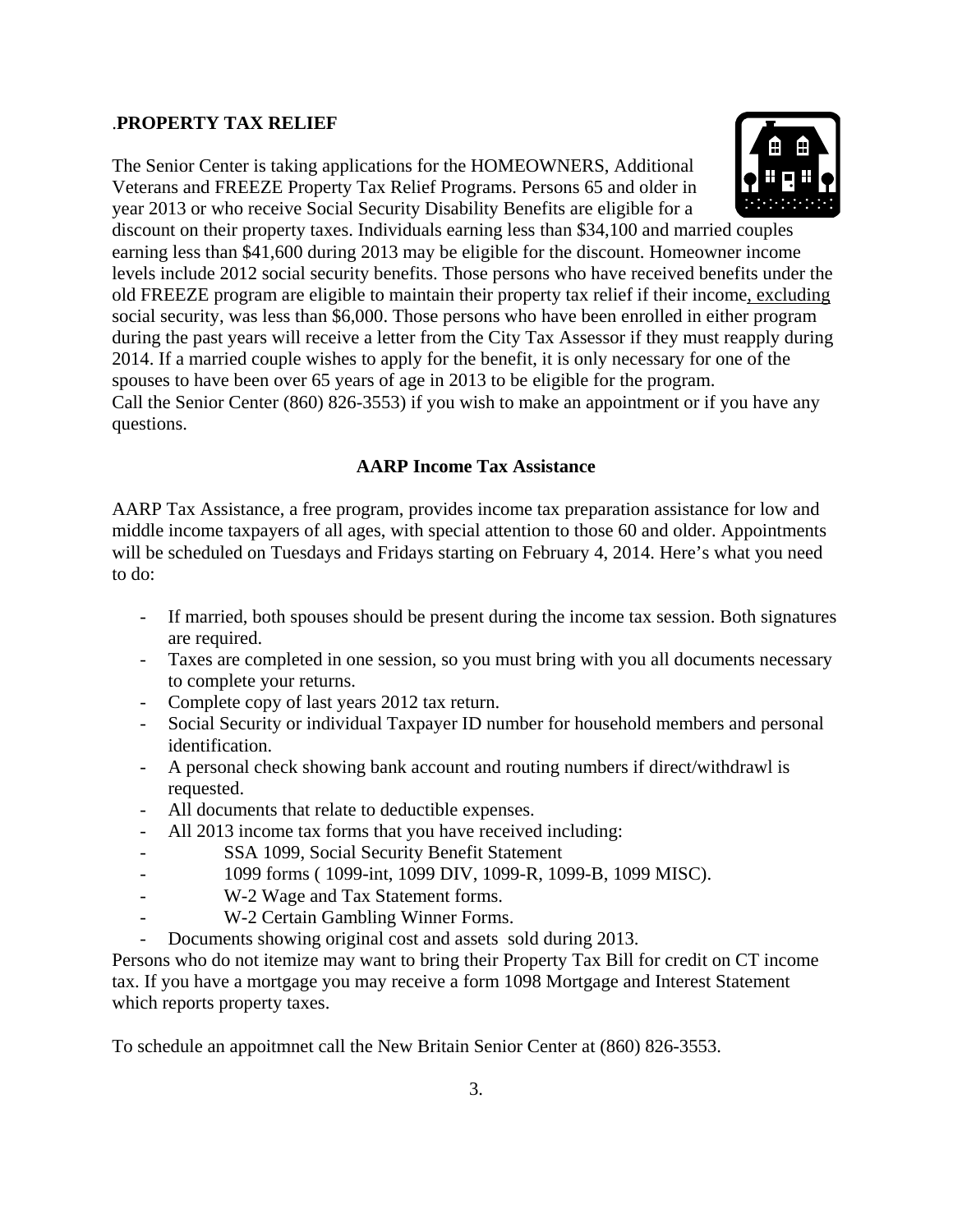# **Attention Home Owners: Need a Helping Hand?**



Do you have home repairs, maintenance or yard work that needs to get done, but just can't find a way? **Rebuilding Together New Britain** can help. Rebuilding Together is the nation's largest volunteer based provider of home repair services. Our goal is to assist low-income homeowners with repairs and

improvements that they cannot manage on their own because of physical and/or financial limitations. Repais are completed by community volunteers at no cost to selected homeowners. Typical services range from yard work and general cleaning to light carpentry, electrical and plumbing repairs, as well as installing grab bars and other simple modifications. We are neighbors helping neighbors, one house at a time.

**Rebuilding Together New Britain** currently has room for a few more projects for the next scheduled Rebuilding Day Event, to be held during April, 2014. Applications are available at the Senior Center or by calling the Rebuilding Together office at (860) 832-4389. If you have any questions about the program call Kathi Brummett at the Rebuilding Together number listed above.

> AARP Safe Drivers Course Thursday, March 20, 2014 8:45 to 12:15 pm



The Senior Center and AARP will be offering a new and revised AARP Safe Drivers Course on March  $20<sup>th</sup>$  starting at 8:45 am. Due to the higher cost and quality of the new Smart Driver Course materials, there will be a moderate course fee increase for those persons taking the course. For AARP members, the new fee is \$15.00 and for non members the fee is \$20.00. Sign up starts on March 3<sup>rd</sup> and please make checks payable to AARP.

### Cholesterol Screening

The nursing office will have cholesterol screening on March 26,2014 in the nursing office by appointment only. Please call Elaine at 860-826-3462 to make your appointment. Our Senior Health fair has been scheduled for April 23, 2014 more information will be in next month's golden notes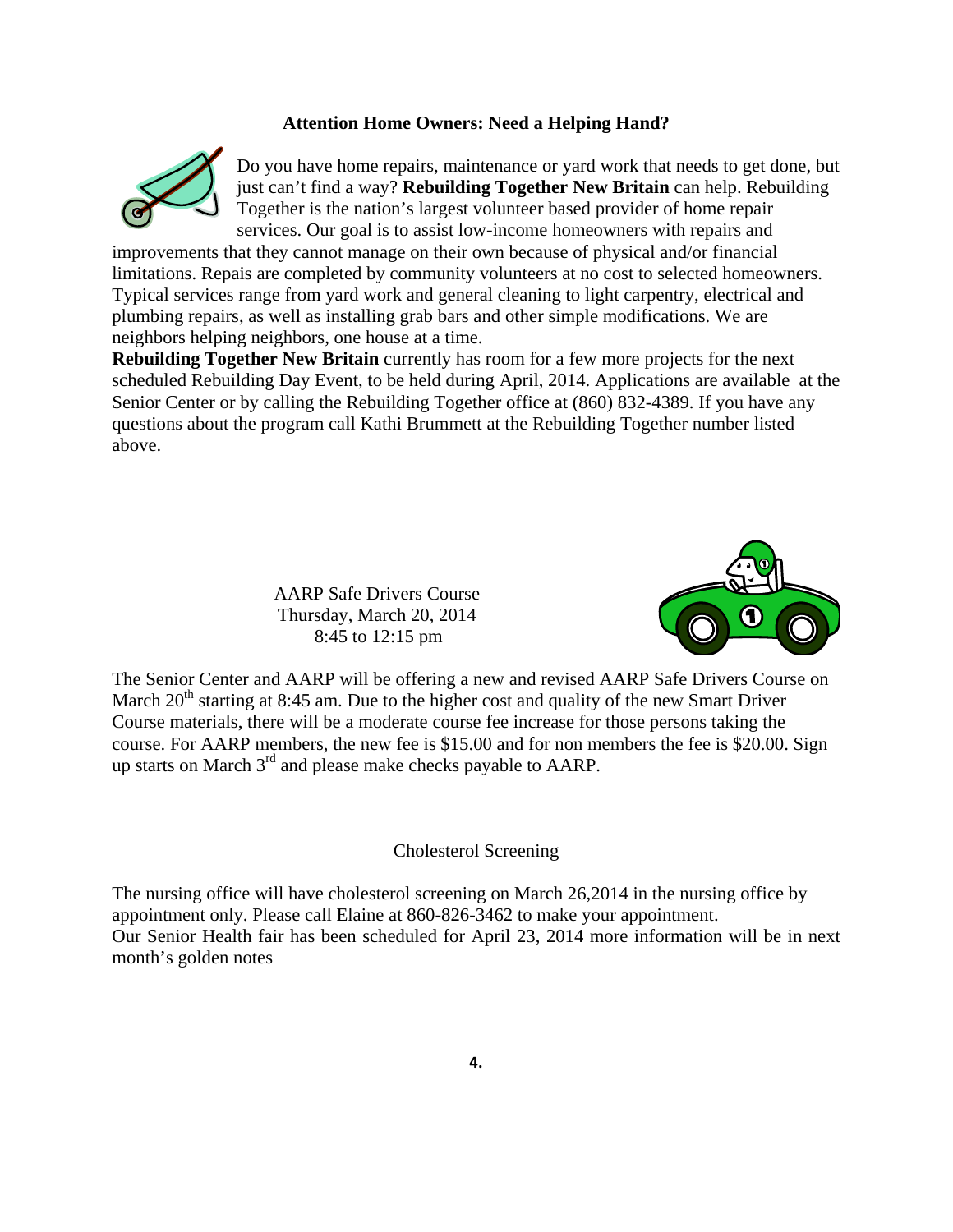#### **SERVICES BY APPOINTMENT**

#### **DIAL‐A‐RIDE**

At least a 2‐day notice is required for rides to the Senior Center, medical appointments, shopping and other destinations at any time within the month. Call 826‐3555 for an appointment. **There is a suggested donation of \$1.50 each way.**

#### **MEDICARE/MEDICAL INSURANCE INFORMATION**

Person seeking help in filing Medicare claims or appeals, interpreting medical bills and assistance in making decisions concerning Medicare supplemental insurance can make an appointment with Senior Center Staff by calling the Center at 860 826‐3553. Advice on Living Wills and how to deal with advance medical directives is also available.

### **FROM THE NURSING DESK**

The nursing office will have cholesterol screening on March 26,2014 in the nursing office by appointment only. Please call Elaine at 860-826-3462 to make your appointment.

Our Senior Health fair has been scheduled for April 23, 2014 more information will be in next month's golden notes

On most occasions, the Public Health Department is able to schedule a nurse during the morning hours each day here at the senior center. The nurse is available to provide basic services ant to answer any questions seniors may have. . Persons wishing to see the nurse for any reason should call the Senior Center during the morning hours to see if a Health Department nurse is available on the day you wish to come.

#### -------------------------**GOLDEN NOTES SUBSCRIPTIONS**

| <b>NAME</b>                                       | <b>DATE</b>                       |
|---------------------------------------------------|-----------------------------------|
| <b>STREET</b>                                     |                                   |
| <b>ADDRESS</b>                                    |                                   |
| <b>STATE, ZIP CODE</b>                            |                                   |
| <b>PHONE#</b>                                     |                                   |
| Make checks payable to: NEW BRITAIN SENIOR CENTER |                                   |
| <b>Return to: GOLDEN NOTES</b>                    | Annual Fee: \$6.00 non refundable |
| <b>New Britain Senior Center</b>                  | Cash Check                        |
| 55 Pearl Street                                   | New Subscription____              |
| New Britain, CT 06051                             | Renewal                           |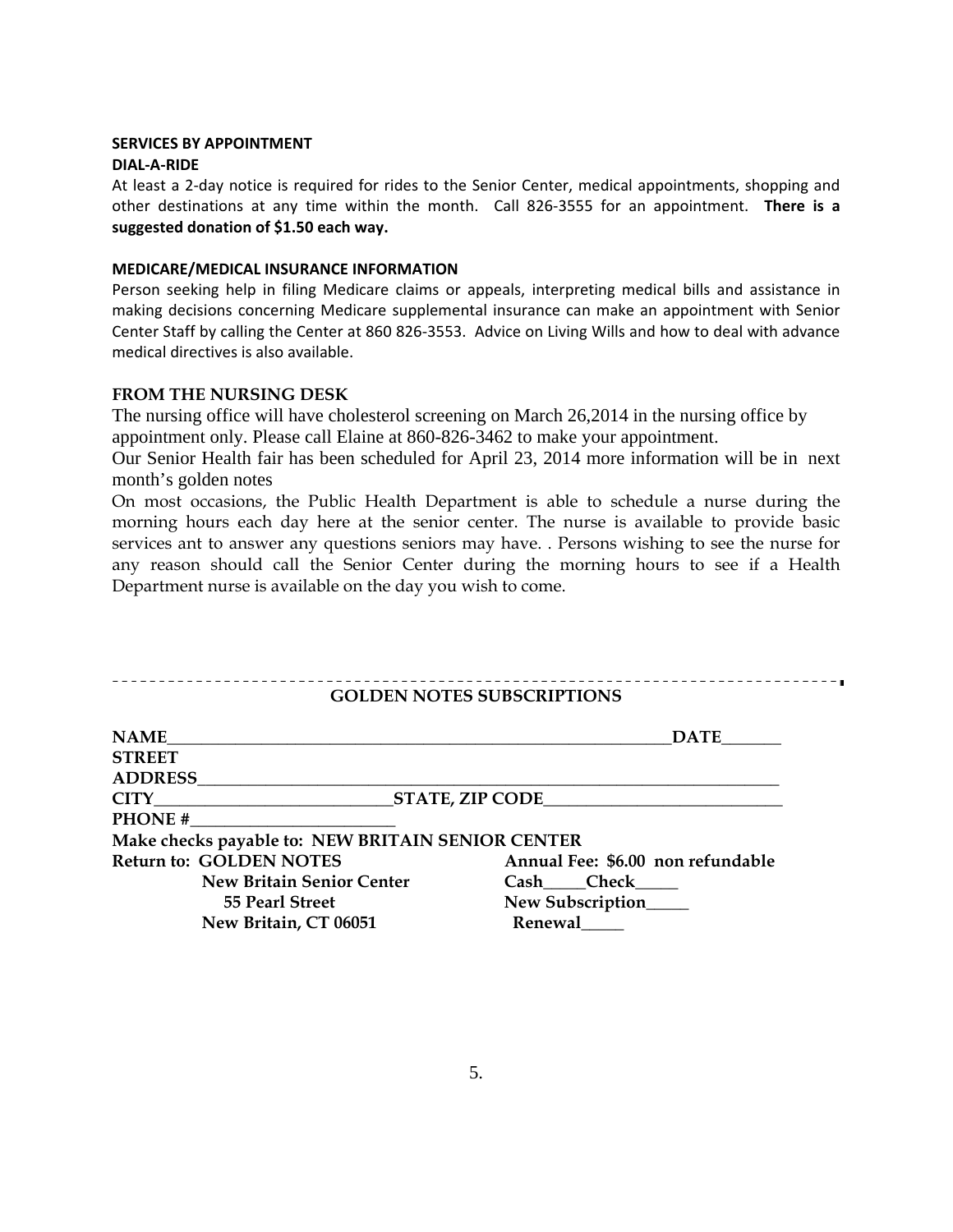# WII BOWLING SIGN UP

The Tuesday afternoon WII bowling group will resume bowling during the month of March. Sign up will be on Tuesday, March  $3<sup>rd</sup>$  at 12:30 pm with a snow date of March  $10^{th}$ . Hope you will stop by and check out this fun activity.



# FRIDAY at the MOVIES **Forest Gump**  March 21, 2014 12:45 pm

Starring Tom Hanks, this delightful story follows Forest Gump as he frequently appears in historical events under awkward circumstances as he pursues his childhood sweetheart. Winner of 6 Academy Awards, Forest Gump will surely be entertaining. .



Stanley Seniors Travel Pinegrove Resort Kerhonkson, New York

Stanley Seniors Tours is planning a 5 day trip to Pinegrove Resort located in upstate New York. The dates for the trip are Monday, May  $19<sup>th</sup>$  to Friday, May 23, 2014. The price of the trip is \$449 per person, dbl occ and \$549 for single occ. The price includes transportation, 3 delicious meals daily planned activities and lots of exciting highlights. Interested persons can call

Richard Macchietto at (860) 223-9144 for more information.